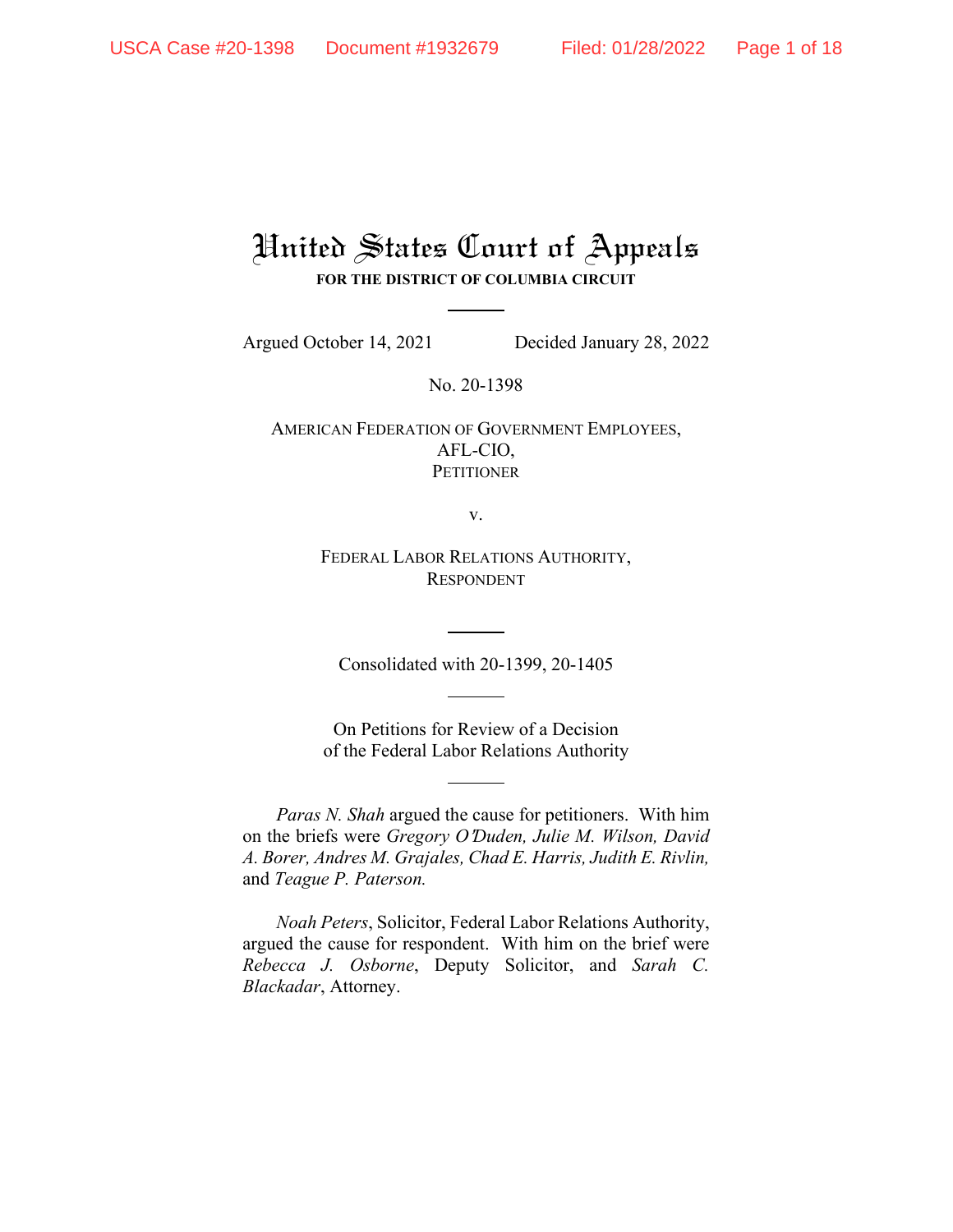Before: SRINIVASAN, *Chief Judge*, MILLETT and PILLARD, *Circuit Judges*.

Opinion for the Court filed by *Circuit Judge* PILLARD.

PILLARD, *Circuit Judge*: When issues arise during the term of a collective bargaining agreement that are not covered by the agreement, federal employees may seek to bargain with their agency employers over how such issues should be handled. For its part, an agency may try to head off such midterm bargaining by securing during term bargaining a clause in the parties' collective bargaining agreement that limits or forecloses midterm bargaining. Such a clause is commonly referred to as a zipper clause—a clause that treats the term agreement as having zipped up, or closed off, potential midterm bargaining. Unions, valuing the opportunity to negotiate midterm on unforeseen matters not already covered by the existing agreement, such as the effect of a pandemic on the workplace, generally oppose zipper clauses.

It is not disputed that parties may negotiate over and agree to a zipper clause. But what happens if an agency proposes a zipper clause, and the union disagrees on whether or to what extent to include it in the collective bargaining agreement? The answer largely depends on whether zipper clauses are a "mandatory" or "permissive" subject of bargaining. Federal labor law treats some subjects of collective bargaining as mandatory, meaning that when parties bargain to impasse over proposals on those subjects, a dissatisfied party may seek resolution from the Federal Service Impasses Panel. And Panel resolution may include imposition of the clause in the agreement over the other party's objection. In contrast, subjects that are permissive for one or both parties are those on which a party may choose to, but need not, bargain. A party may decline to negotiate on proposals on permissive subjects,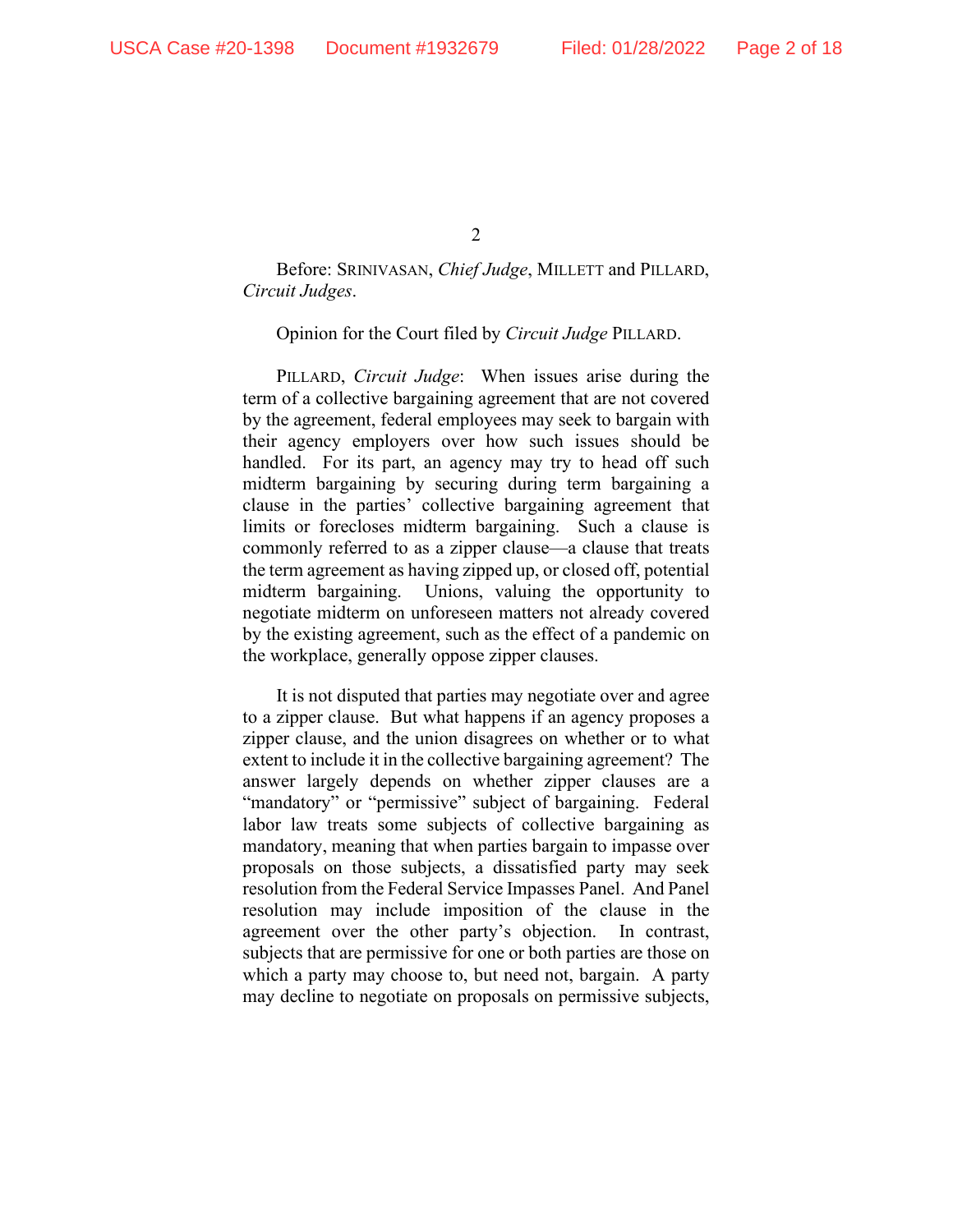and its counterparty may not take disputes over such proposals to the impasses panel for potential insertion into the agreement.

The unions here challenge a Policy Statement of the Federal Labor Relations Authority that announced for the first time that zipper clauses are mandatory bargaining subjects. *U.S. Off. of Pers. Mgmt. (Petitioner)* (*Policy Statement*), 71 F.L.R.A. 977, 977 (Sept. 30, 2020). In other words, the Authority determined that, if an agency and a union intractably disagree over a zipper clause proposal, the agency may bring the proposal to the impasses panel—which has the authority to put it (or a different clause reflecting what it determines to be a better resolution) into the parties' term agreement. FLRA policy statements are unusual: Before producing a spate of them in 2020, including the one challenged here, the Authority had not issued any Policy Statement in over thirty-five years. Three labor unions challenge this one as arbitrary and capricious.

We grant the petitions for review and vacate the Policy Statement. Importantly for our analysis, the Authority chose to structure its consideration of the zipper clause question in two steps, casting its answer at step one as also determinative of step two. The Authority first held that the Federal Service Labor-Management Relations Statute (Statute) does not entitle employees to demand midterm bargaining even when the parties' agreement is silent on the matter. *Policy Statement*, 71 F.L.R.A. at 979. The Authority then relied on that holding as "necessary" to its conclusion that proposed contractual zipper clauses expressly foreclosing midterm bargaining are mandatory bargaining subjects. *Id.* at 979 n.35. The first holding was arbitrary and capricious. The Authority's errors include miscasting Supreme Court precedent, relying on conclusory assertions, and mischaracterizing its dramatic shift of the bargaining baseline as allowing "the parties to resolve"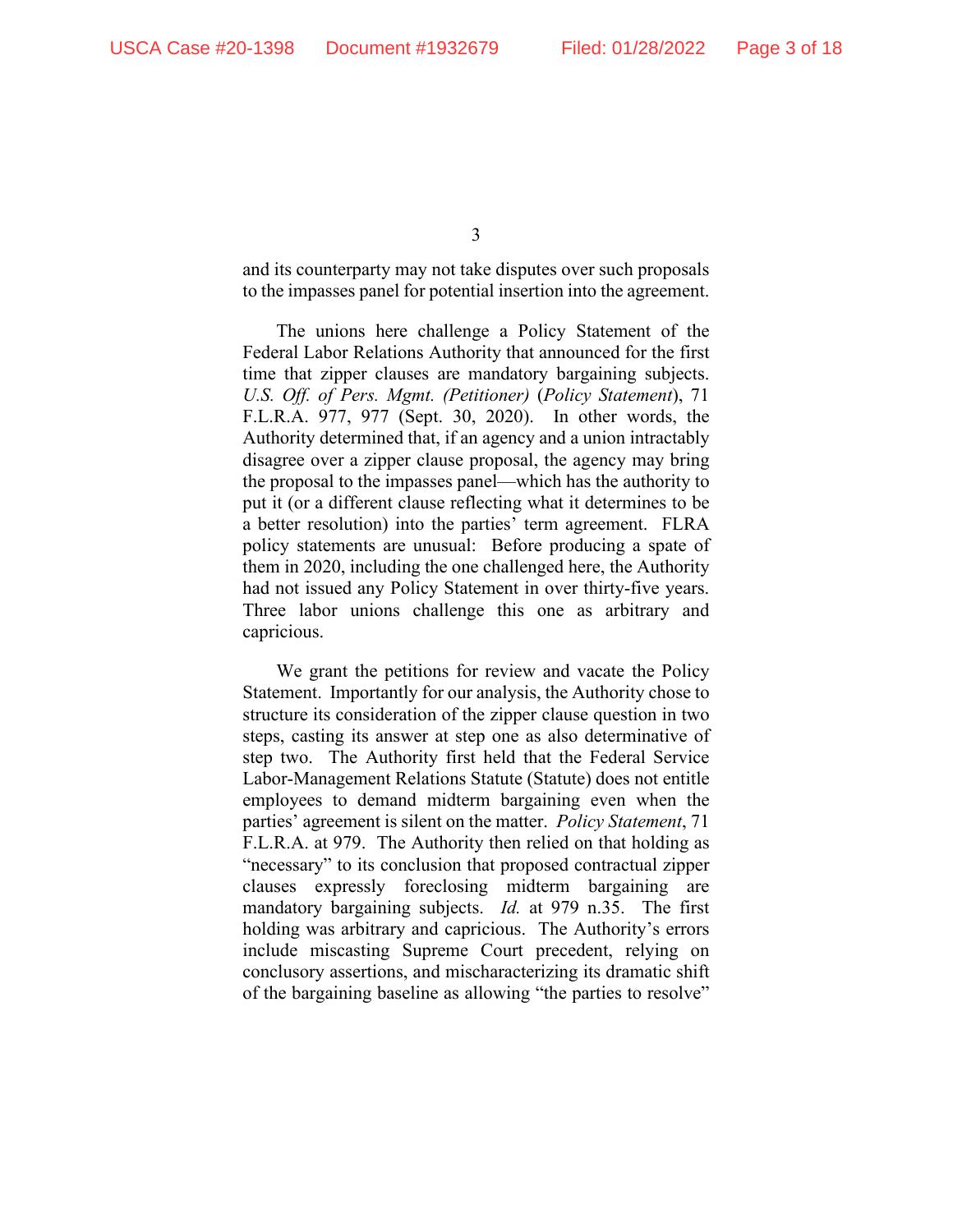the issue. *Id.* at 979. And, because the Authority avowedly rested its second holding on its first, we must vacate the zipper clause holding as well. In view of these conclusions, we need not rule on the unions' threshold objection that the Authority ignored its own criteria for issuance of general statements of policy. *See* 5 C.F.R. § 2427.5.

#### **I. BACKGROUND**

In July 2019, the Office of Personnel Management (OPM) petitioned the Authority for a policy statement on the question whether zipper clauses are mandatory or permissive bargaining subjects. *See* 5 U.S.C. § 7105(a)(1) (statutory basis for FLRA policy statements); 5 C.F.R. §§ 2427.1-.5 (governing regulations). The Authority solicited comments on that question, and ten commenters timely responded.

Some commenters supportive of the proposed policy thought that zipper clauses must be mandatory because "all conditions of employment are presumed to be mandatory subjects of bargaining" unless the Statute "explicitly or by unambiguous implication" defines them as permissive, which they argued it does not. *See, e.g.*, U.S. Dep't of Agric., Comment Letter on Proposed General Statement of Policy (Apr. 29, 2020) (quoting *Nat'l Treasury Emps. Union v. FLRA* (*NTEU 2005*), 399 F.3d 334, 340 (D.C. Cir. 2005)), J.A. 67-68. Commenters reasoned that zipper clauses should be viewed as mandatory based on the Authority's mandatory characterization of reopener clauses, which expressly allow midterm bargaining that would otherwise be foreclosed as to subjects already "covered by" a term agreement. *See Nat'l Treasury Emps. Union & U.S. Customs Serv.*, 64 F.L.R.A. 156, 157-58 (2009). Agencies also commented that restricting midterm bargaining would promote efficiency by encouraging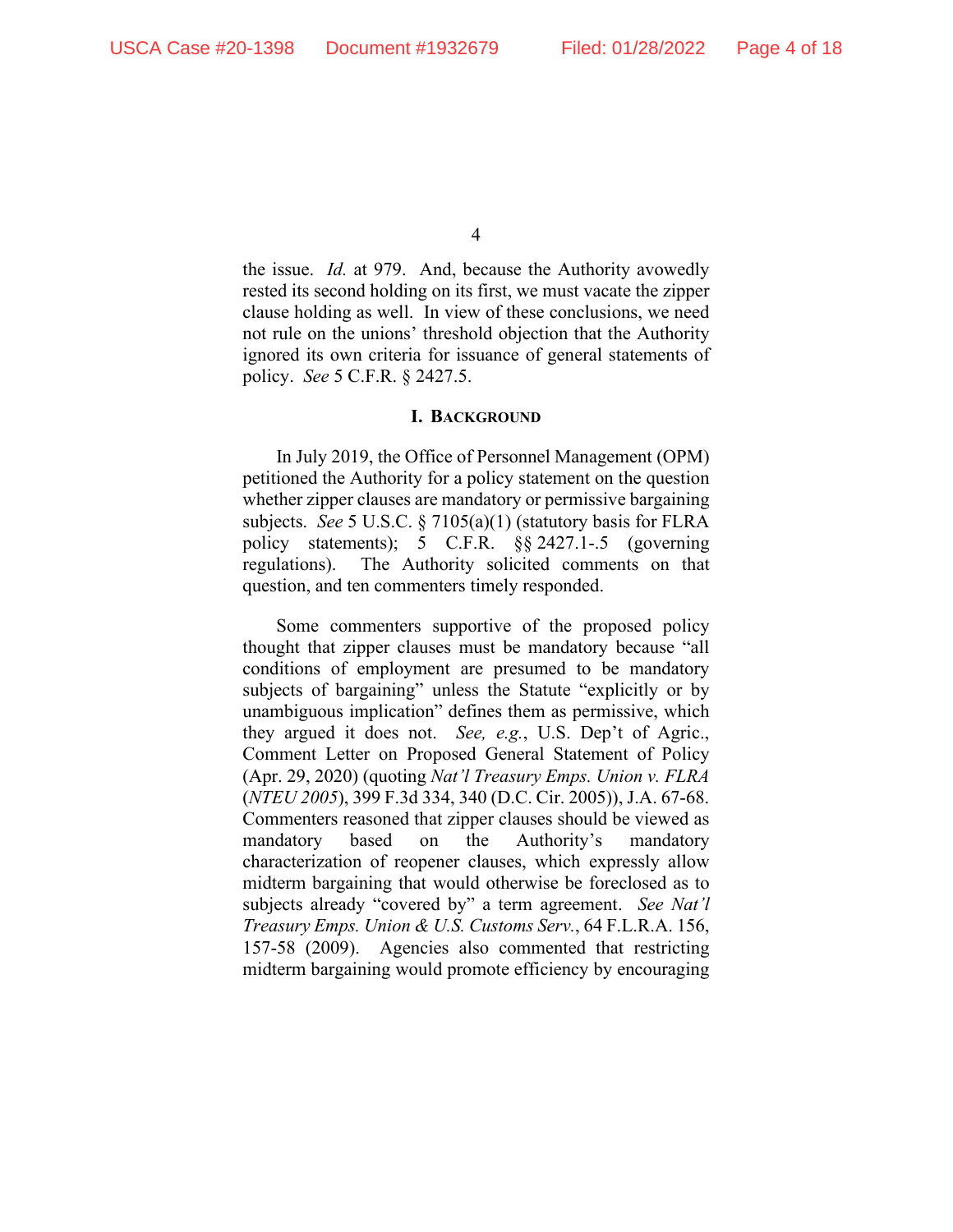parties to predict their needs during initial, term bargaining so prevent "piecemeal" negotiation.<sup>[1](#page-4-0)</sup>

Opponents of the proposed policy argued that the Statute establishes a unilateral statutory right to bargain midterm, equal to the right to bargain at term. Noting that the Authority recognizes midterm bargaining over the impact and implementation of certain management-initiated changes as a unilateral right subject to waiver only on a permissive basis, commenters applied the same reasoning to midterm bargaining on other subjects. Comments distinguished zipper clauses from reopeners, pointing out that reopeners address alreadybargained issues whereas zippers "alter<sup>[]</sup> the scope of the duty to bargain mid-term with respect to virtually all contract terms . . . not resolved by the agreement"—including those never negotiated or anticipated.[2](#page-4-1) Empowering the impasses panel to impose zipper clauses and long duration provisions, commenters predicted, "would adversely affect and prolong term bargaining" because, "[w]ithout the ability to bargain midterm, a union would feel compelled to bargain over and address every possible scenario, no matter how unlikely, that might come up during the term of the agreement." Nat'l Treasury Emps. Union, Comment Letter on Proposed General Statement of Policy (Apr. 30, 2020), J.A. 47.

<span id="page-4-0"></span><sup>&</sup>lt;sup>1</sup> U.S. Dep't of Veterans Affs., Comment Letter on Proposed General Statement of Policy (Apr. 29, 2020), J.A. 22; *see* U.S. Immigr. & Customs Enf't, Comment Letter on Proposed General Statement of Policy (Apr. 30, 2020), J.A. 57.

<span id="page-4-1"></span><sup>&</sup>lt;sup>2</sup> Ass'n of Admin. L. Judges, Comment Letter on Proposed General Statement of Policy (Apr. 29, 2020) (quoting *NTEU 2005*, 399 F.3d at 343), J.A. 20; *see also* Nat'l Air Traffic Controllers Ass'n, Comment Letter on Proposed General Statement of Policy (Apr. 30, 2020), J.A. 37-38; Nat'l Treasury Emps. Union, Comment Letter on Proposed General Statement of Policy (Apr. 30, 2020), J.A. 45-50.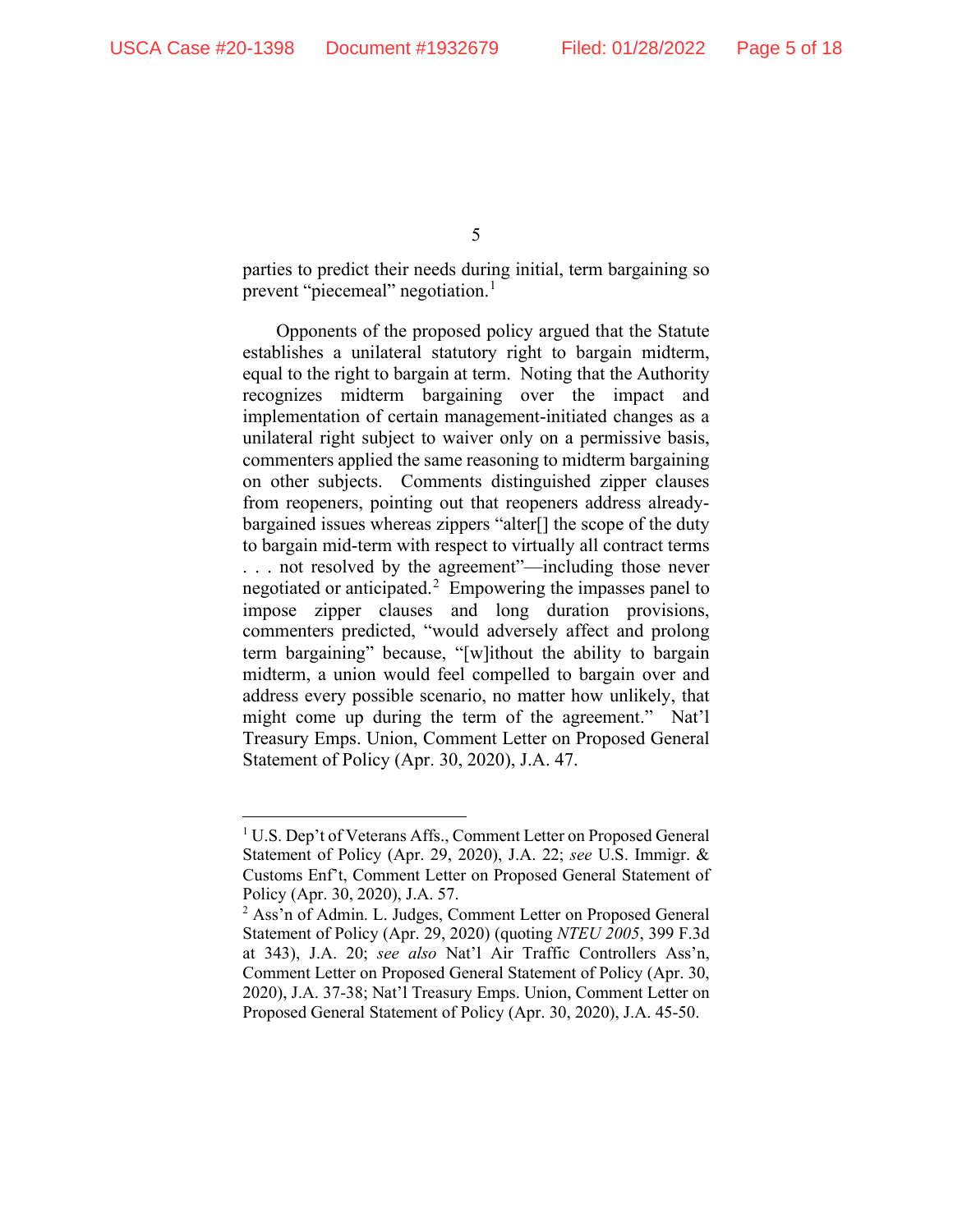We have had few occasions to address the distinction between mandatory and permissive subjects of bargaining. In *American Federation of Government Employees v. FLRA* (*AFGE 1983*), 712 F.2d 640 (D.C. Cir. 1983), we held that matters relating to conditions of employment are presumptively mandatory bargaining subjects unless the Statute "explicitly or by unambiguous implication" provides a party with a "unilateral right[]" regarding the matter under consideration. *AFGE 1983*, 712 F.2d at 646 & n.27 (formatting modified). If the Statute clearly confers a right on a party, in other words, the party may refuse to bargain over proposals on that matter. Agencies, for instance, need not bargain over their right "to determine the mission, budget, organization, number of employees, and internal security practices of the agency." 5 U.S.C. § 7106(a)(1). And employees need not bargain over their right "to engage in collective bargaining with respect to conditions of employment." 5 U.S.C. § 7102. But a party must bargain in good faith over any lawful proposal that does not trench on its unilateral rights.

We reaffirmed and elaborated that standard in *National Treasury Employees Union v. FLRA* (*NTEU 2005*), 399 F.3d 334 (D.C. Cir. 2005). We explained that not all rights provided by the Statute are necessarily unilateral rights and so permissive subjects of bargaining: Only rights which the Statute "explicitly or by unambiguous implication vests in a party" rise to the level of unilateral rights over which a party may but need not negotiate. *NTEU 2005*, 399 F.3d at 340 (quoting *AFGE 1983*, 712 F.2d at 646 n.27).

As OPM recognized in its request for the Policy Statement, whether zipper clauses are mandatory or permissive bargaining subjects was an open question. No court had squarely decided whether unions have a unilateral right to bargain midterm, nor had the Authority. The Authority expressly declined to decide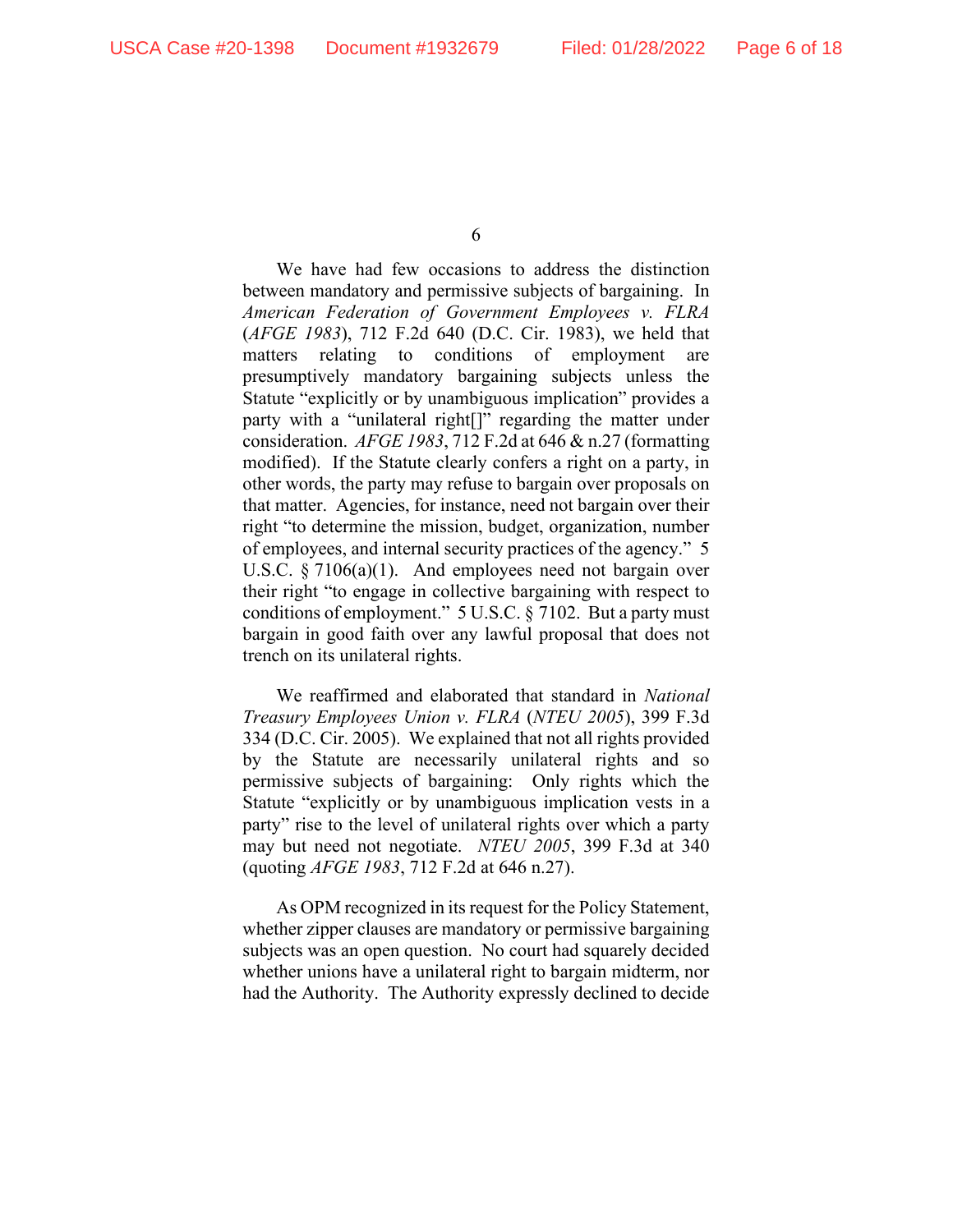the point in *U.S. Department of the Interior, Washington, D.C.* (*Interior*), 56 F.L.R.A. 45 (2000), on remand from the Supreme Court.

The Supreme Court had held in *National Federation of Federal Employees, Local 1309 v. Interior* (*Local 1309*), 526 U.S. 86 (1999), that the Statute's text is ambiguous as to whether it confers a general right to midterm as well as term bargaining. *Local 1309*, 526 U.S. at 92. The key provision simply requires that parties "meet and negotiate in good faith for the purposes of arriving at a collective bargaining agreement." *Id.* at 88 (quoting 5 U.S.C. § 7114(a)(4)). As the Court noted, "[o]ne can easily read 'arriving at *a collective bargaining agreement*' as including an agreement reached at the conclusion of *midterm* bargaining" just as it includes one resulting from *term* bargaining. *Id.* at 93 (second emphasis added). The Court acknowledged agencies' concerns that midterm bargaining could incentivize piecemeal negotiation, but also recognized policy reasons that the Statute might require midterm bargaining: "Without midterm bargaining," the Court wondered, "will it prove possible to find a collective solution to a workplace problem, say, a health or safety hazard, that first appeared midterm?" *Id.* at 94. Indeed, the Court reasoned, "[t]he Statute's emphasis upon collective bargaining as 'contribut[ing] to the effective conduct of public business' suggests that it would favor joint, not unilateral, solutions to such midterm problems." *Id.* (second alteration in original) (quoting 5 U.S.C.  $\S 7101(a)(1)(B)$ ). The Court accordingly remanded for the Authority, informed by its "expertise in its field of labor relations," to decide whether the Statute requires midterm bargaining. *Id.* at 99 (quoting *Bureau of Alcohol, Tobacco & Firearms v. FLRA*, 464 U.S. 89, 97 (1983)).

The Authority took up that question in *Interior* and held that "under the Statute, agencies are obligated to bargain during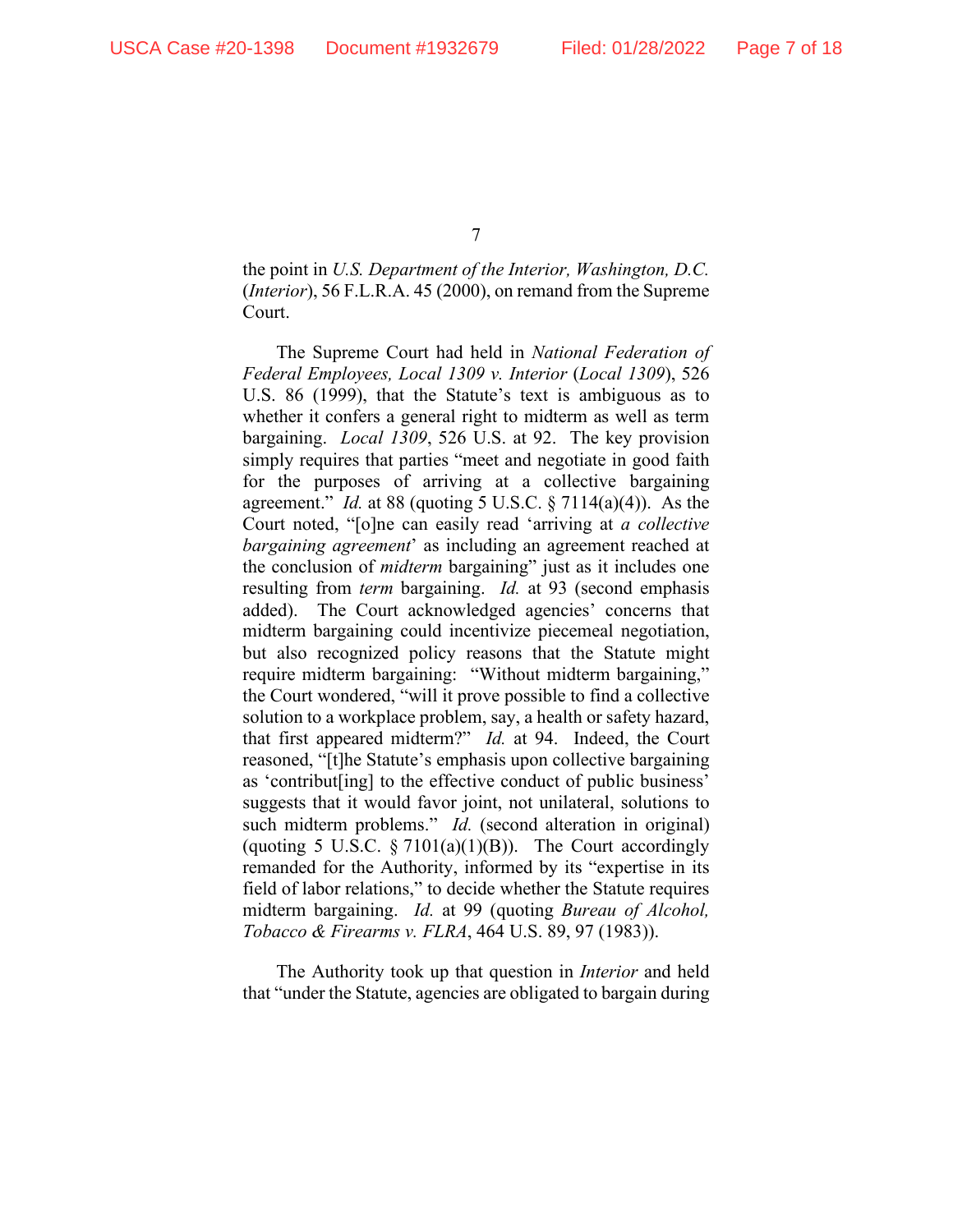the term of a collective bargaining agreement on negotiable union proposals concerning matters that are not 'contained in or covered by' the term agreement, unless the union has waived its right." *Interior*, 56 F.L.R.A. at 54. Quoting Congress's statutory findings supportive of public-sector collective bargaining, the Authority underscored that nothing in the Statute suggests those findings are any less applicable to midterm than term bargaining. *Id.* at 51 (quoting 5 U.S.C.  $\S 7101(a)(1)$ . The Authority's own judgment, informed by its experience, was that midterm bargaining leads to "more focused negotiations," neither prompting kitchen-sink term bargaining over issues that might never arise, nor delaying resolution of important concerns that arise midterm until term negotiations recommence. *Id.* at 52. The Authority rejected as "unsupported and speculative" arguments that union-initiated midterm bargaining was harmful to federal sector labor relations. *Id.* at 54. In its experience, midterm bargaining was appropriately limited by the doctrine barring renegotiation of matters covered by the term agreement, gave rise to few disputed cases, and had not led to piecemeal or "continuous" bargaining as critics feared. *Id*. at 53.

But *Interior* decided only the default rule that parties have a "statutory right" to bargain midterm if the contract is otherwise silent. The Authority disclaimed any view on whether proposals for contractual zipper clauses are mandatory or permissive bargaining subjects. *See Interior*, 56 F.L.R.A. at 54 ("[W]e will not consider" here the question "whether 'zipper clauses' are a mandatory subject of negotiation."). In deciding that the Statute requires midterm bargaining, then, *Interior* left open whether it does so "by unambiguous implication" so confers a "unilateral right" of the sort *AFGE 1983* and *NTEU 2005* described. That state of affairs prevailed for two decades.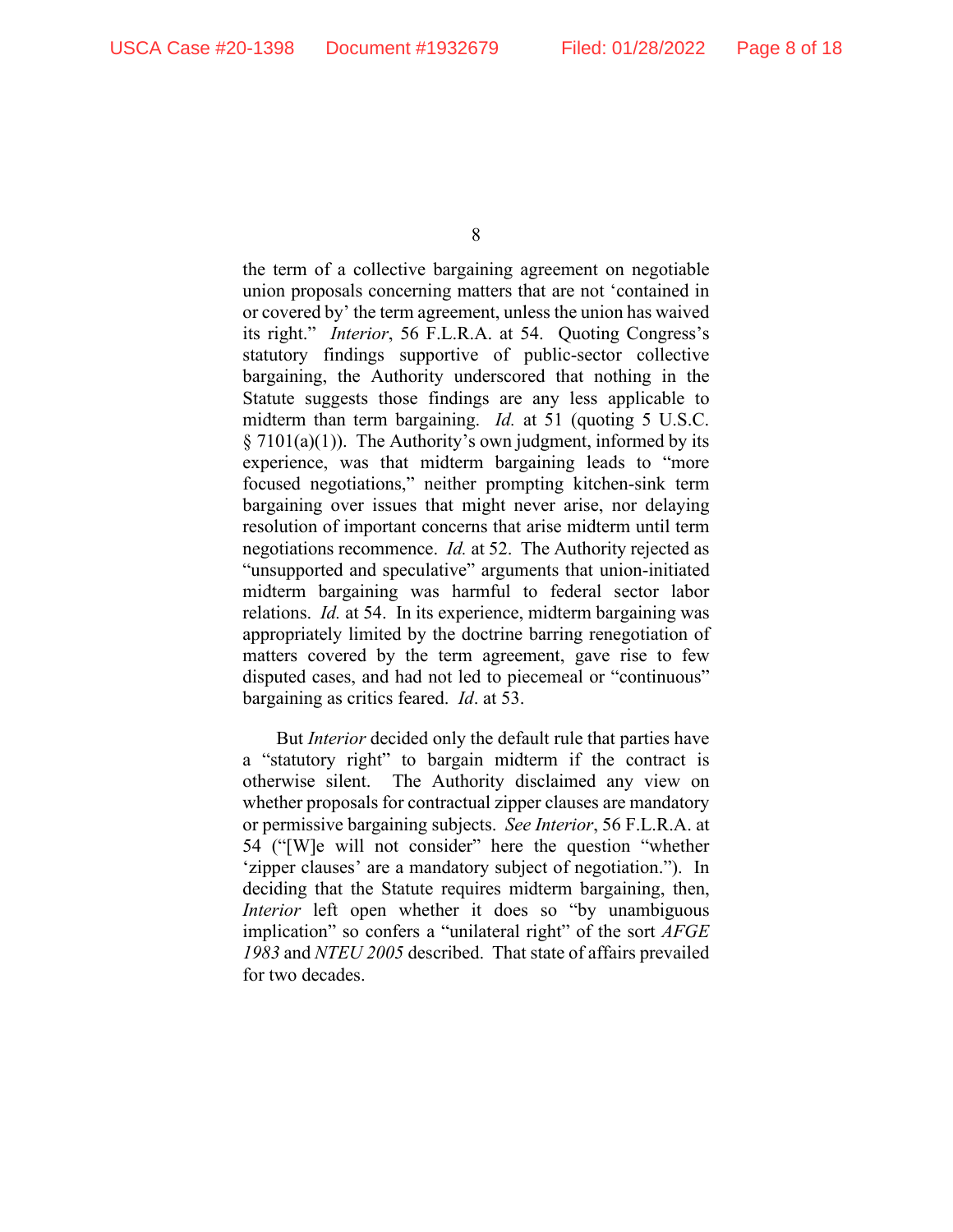The Authority in November 2019 rejected a request to revisit *Interior*, describing the case as its "seminal" precedent recognizing the statutory right to midterm bargaining. *See OPM*, 71 F.L.R.A. 423, 423 (2019). But just ten months later, in the Policy Statement before us, the Authority reversed course. Before addressing the question expressly left open by *Interior*, the Authority circled back to repudiate the core holding of *Interior* that it had reaffirmed just months earlier. Deeming reconsideration of that issue "necessary" to its decision of the question OPM presented—whether zipper clauses are mandatory or permissive—the Authority revisited *Interior*'s holding that the Statute requires midterm bargaining at all, even as a default rule. *See Policy Statement*, 71 F.L.R.A. at 979 n.35.

In a paragraph, the Authority jettisoned *Interior*. Contrary to its reasoning in *Interior*, the Authority's Policy Statement deemed it "more appropriate" to conclude that the Statute does not require midterm bargaining. *See Policy Statement*, 71 F.L.R.A. at 979. The Authority declared that the Statute "clearly established" an obligation to bargain at term, but it saw "indeterminacy in the Statute's text" as to whether it requires midterm bargaining. *Id.* The entirety of its analysis of the distinction it drew is terse:

As previously mentioned, the Supreme Court [in *Local 1309*] held that the Statute does not clearly require or prohibit midterm bargaining. In its decision on remand from the Supreme Court, the Authority decided that the Statute requires midterm bargaining. However, the Authority's first consideration to support that conclusion is flawed. In particular, the Authority found that the Statute does not distinguish between obligations for midterm and term bargaining. But in one important respect, those obligations are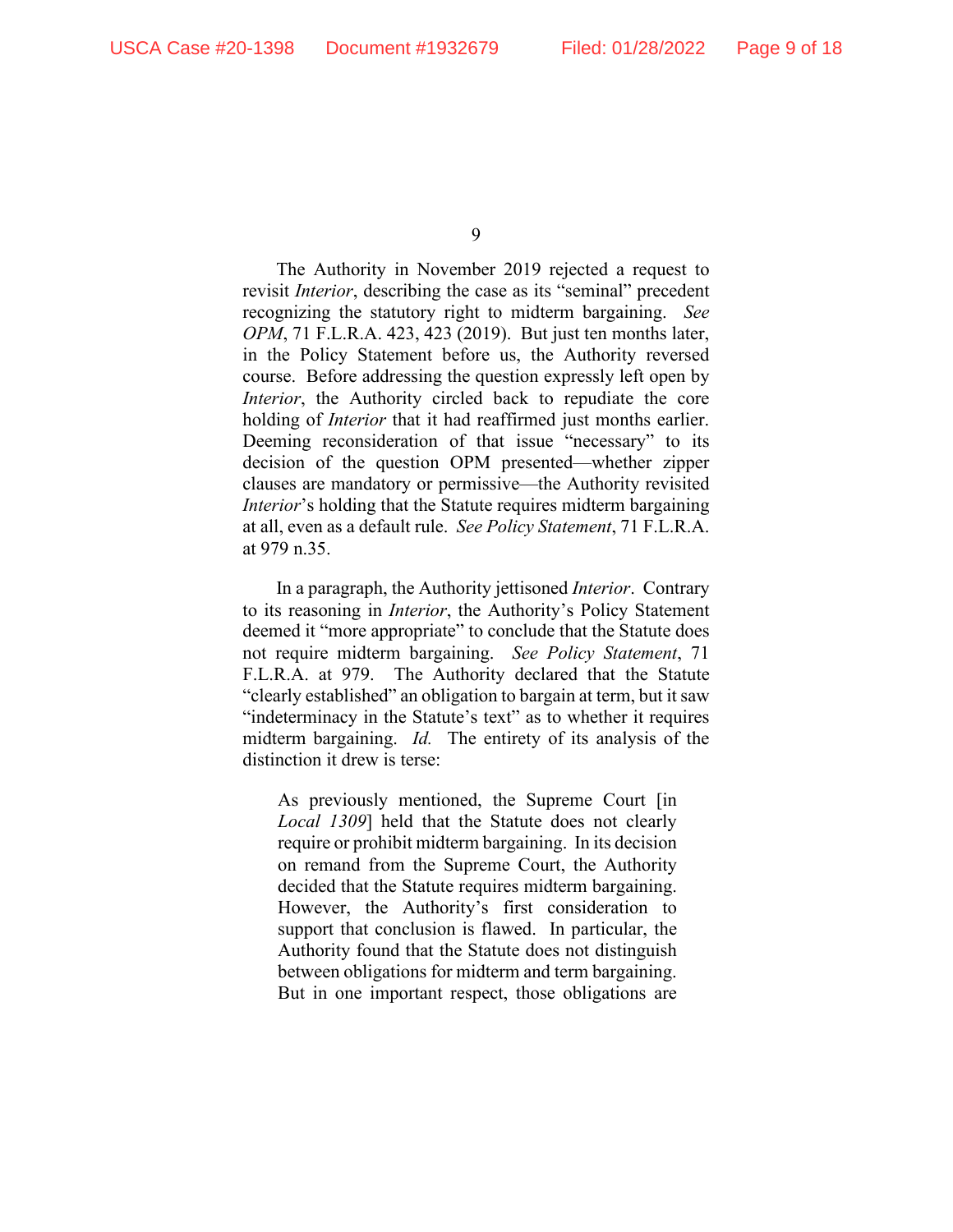distinguishable: The parties' mutual obligation to bargain in term negotiations is clearly established in the Statute, whereas a mutual obligation to bargain midterm is not. Indeed, that indeterminacy in the Statute's text was the driving force behind the Supreme Court's ruling. Although the Court recognized that the Authority could resolve that ambiguity, and the Authority did so, we find it more appropriate to recognize that the Statute neither requires nor prohibits midterm bargaining. Instead, the Statute leaves midterm-bargaining obligations to the parties to resolve as part of their term negotiations.

*Id.* (footnotes omitted).

Having erased *Interior* by holding that the Statute simply does not obligate agencies to bargain midterm, the Authority then addressed the question OPM had posed: whether zipper clauses are mandatory or permissive bargaining subjects. Basing its conclusion on its reversal of *Interior*, the Authority held that zipper clauses are mandatory bargaining subjects. Immediately after the above-quoted paragraph regarding *Interior*, the Authority dispatched the zipper clause issue as follows:

Thus, we now hold that proposals that concern midterm-bargaining obligations—whether they resemble reopener or zipper clauses, or take some other form—are mandatory subjects of bargaining under the Statute.

That treatment is consistent with the Authority's previous recognition that matters relating to the parties' midterm-bargaining relationship plainly relate to conditions of employment. Further, the Statute presumes that all matters relating to conditions

<sup>10</sup>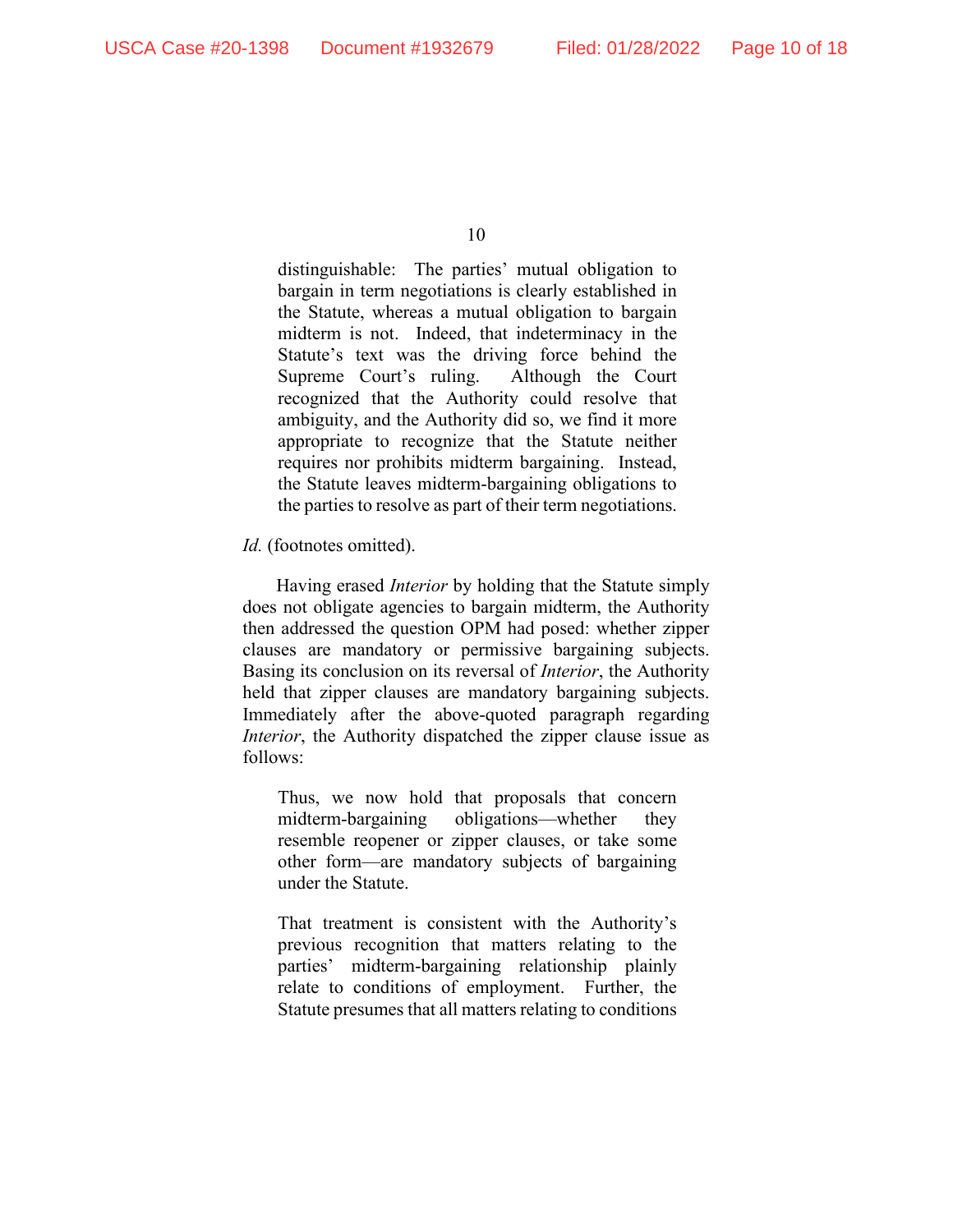of employment are mandatory subjects of bargaining unless the text explicitly or by unambiguous implication vests in a party an unqualified, or "unilateral," right. As explained above, the Statute does not, on its own, explicitly or by unambiguous implication vest either party with a unilateral right to engage in midterm bargaining. In other words, because neither party would be required to waive a statutory right, any proposal concerning midterm bargaining would come within the default rule that all matters relating to conditions of employment are mandatory subjects of bargaining.

#### *Policy Statement*, 71 F.L.R.A. at 979-80 (footnotes omitted).

The core of the Authority's reasoning is that, "[a]s explained above" in the prior paragraph regarding *Interior*, the Statute does not require midterm bargaining at all, even as a default matter, so necessarily fails to establish any unilateral right to midterm bargaining that would make it permissive, not mandatory, for unions to negotiate whether to retain that right to bargain. *Id.* at 980. The Authority held that the Statute consequently treats zipper clauses as mandatory bargaining subjects that, upon impasse, may be imposed on unions against their will by action of the impasses panel. In a footnote, the Authority added that it was "necessary" to decide whether the Statute requires midterm bargaining "in order to properly evaluate" the zipper clause question. *Id.* at 979 n.35. The Authority also asserted that other statutory language, which allows parties to determine appropriate techniques to aid their negotiations, offered "further support" for its position. *Id.* at 980.

Three federal employee labor unions timely petitioned for review, and we consolidated those cases. The unions contend

<sup>11</sup>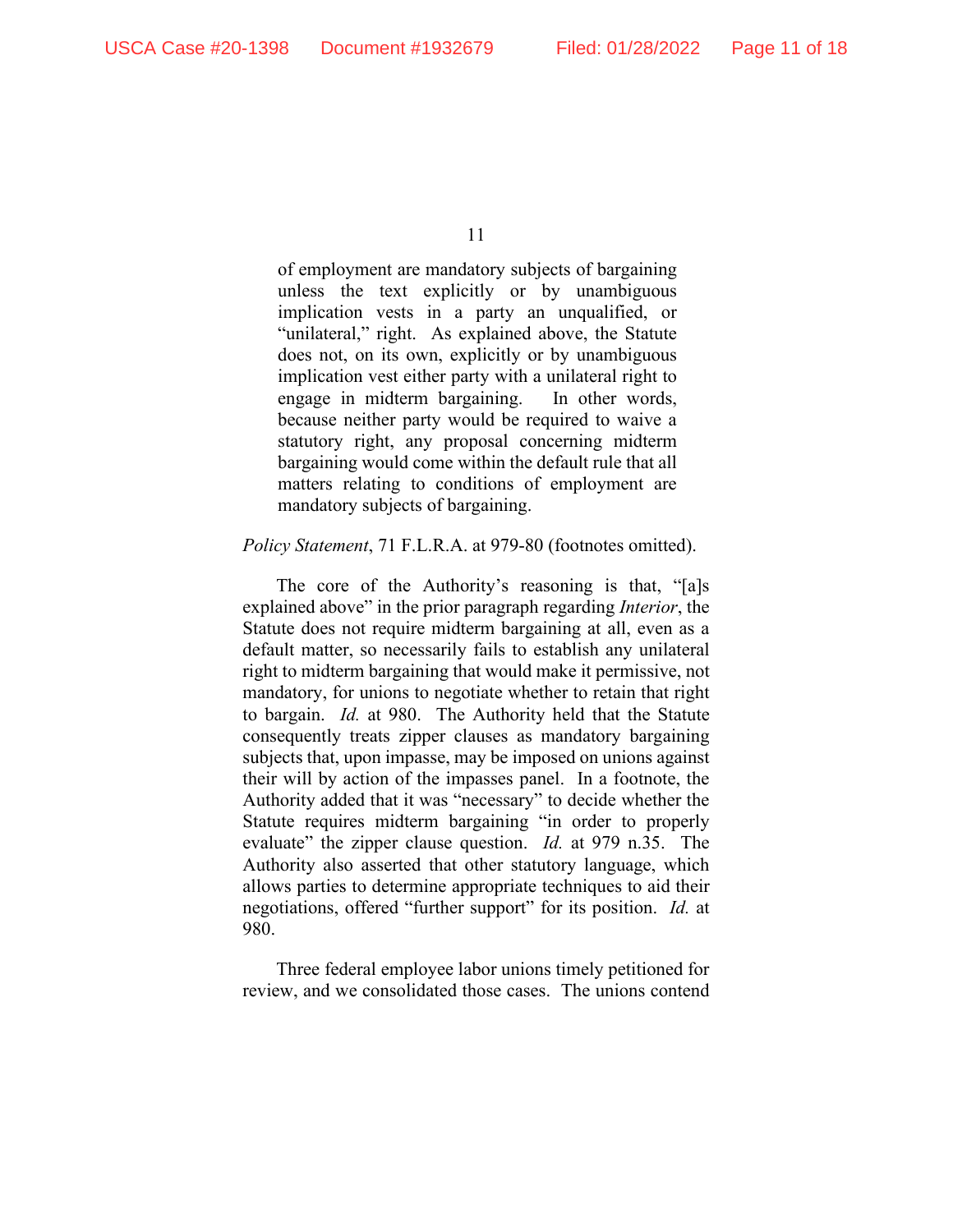that the Authority violated its regulations providing criteria for issuance of Policy Statements, abrogated its precedent without reasoned explanation and in contravention of the Statute's text and purpose, and relied on unreasoned bases for concluding that zipper clauses are mandatory subjects of bargaining. We have jurisdiction, 5 U.S.C. § 7123(a), and the unions have standing, *see AFGE v. FLRA*, 750 F.2d 143, 144-45 (D.C. Cir. 1984).

#### **II. ANALYSIS**

We evaluate the Authority's Policy Statement under the arbitrary and capricious standard of review. 5 U.S.C. § 7123(c); *see Motor Vehicle Mfrs. Ass'n v. State Farm Mut. Auto. Ins. Co.*, 463 U.S. 29, 34 (1983). Under that standard, "we must ensure that the Authority examined the relevant data and articulated a satisfactory explanation for its action including a rational connection between the facts found and the choice made." *AFGE v. FLRA* (*AFGE 2020*), 961 F.3d 452, 456 (D.C. Cir. 2020) (formatting modified). Put another way, the Authority must show that its decision "was the product of reasoned decisionmaking." *State Farm*, 463 U.S. at 52; *accord AFGE 2020*, 961 F.3d at 456-57 (quoting *Allentown Mack Sales & Serv., Inc. v. NLRB*, 522 U.S. 359, 374 (1998)).

We "must judge the propriety of [an agency's] action solely by the grounds invoked by the agency." *SEC v. Chenery Corp.* (*Chenery II*), 332 U.S. 194, 196 (1947). "[C]ourts may not accept appellate counsel's *post hoc* rationalizations for agency action." *State Farm*, 463 U.S. at 50 (citing *Burlington Truck Lines, Inc. v. United States*, 371 U.S. 156, 168 (1962)). We may limit invalidation to defective portions of an agency's action and leave others standing when "they operate entirely independently of one another," *Davis Cnty. Solid Waste Mgmt. v. EPA*, 108 F.3d 1454, 1459 (D.C. Cir. 1997), but will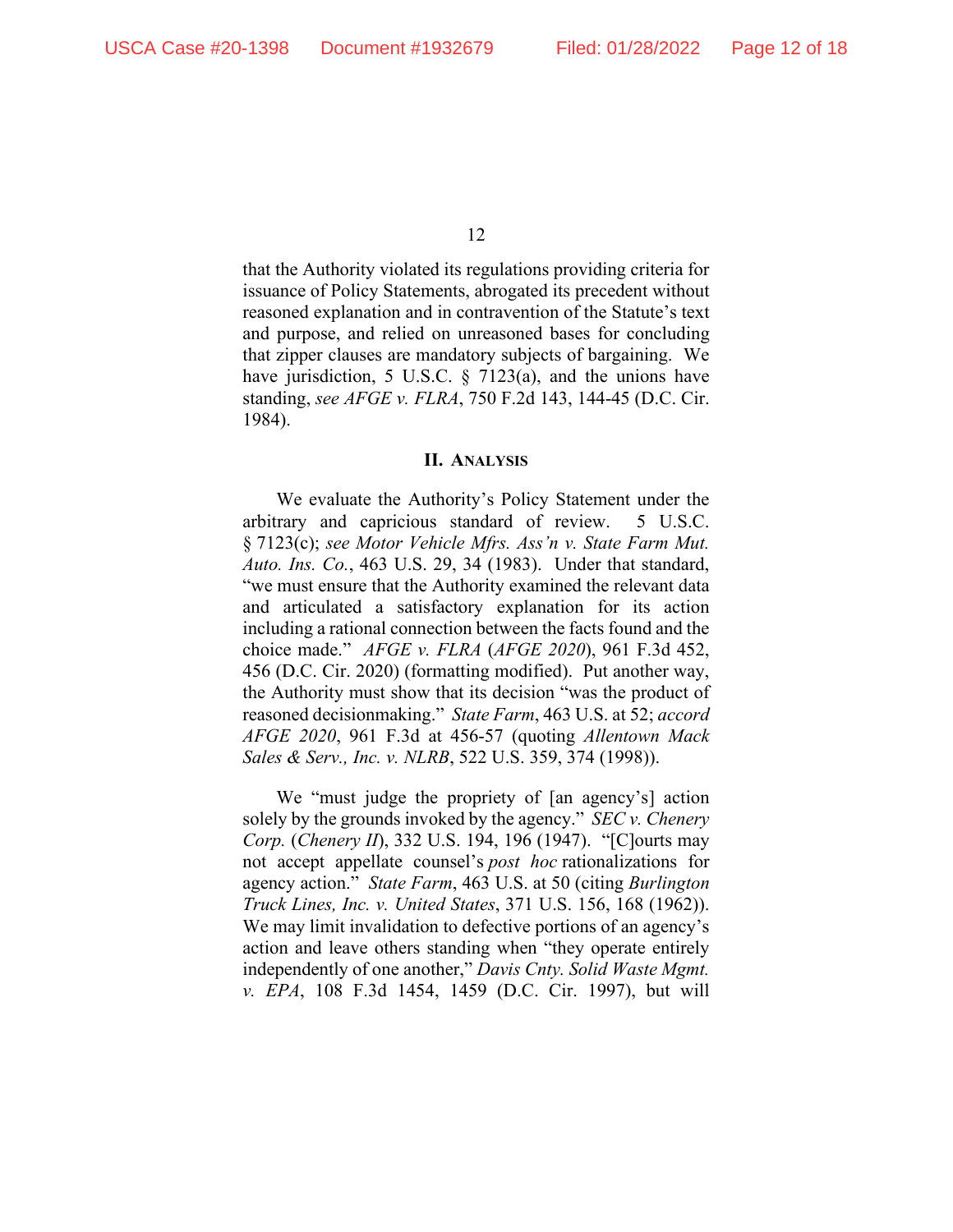invalidate the action as a whole if we are not "sure" the provisions are "wholly independent," *Am. Petroleum Inst. v. EPA*, 862 F.3d 50, 71 (D.C. Cir. 2017).

We begin where the Authority did, with its holding that the Statute does not require midterm bargaining. We vacate that holding as arbitrary and capricious. We then consider the Agency's ultimate holding that zipper clauses are mandatory bargaining subjects. Because the Authority treated its first, invalid holding as the "necessary" predicate to its second, we must vacate the latter as well.

### **A. The Authority's First Holding Was Arbitrary and Capricious.**

The Authority failed to offer a reasoned explanation for its decision that the Statute does not require midterm bargaining. The Policy Statement simply deemed it "more appropriate" to read the Statute to not require midterm bargaining. *Policy Statement*, 71 F.L.R.A. at 979. But it offered no non-arbitrary reason why.

The only explanation the Authority offered was what it saw as a negative implication of the statutory text: The Statute "clearly established" term bargaining but was "indetermina[te]" as to midterm bargaining, it reasoned, implying the exclusion of the latter.*Id.* But the statutory text does not separately define term and midterm bargaining. The text the Authority leans on as showing the "one important respect" in which the Statute differentiates the two bargaining stages, *id.*, in fact makes no distinction at all. It says only that the parties must "meet and negotiate in good faith for the purposes of arriving at a collective bargaining agreement" whether in term or midterm negotiations. 5 U.S.C. § 7114(a)(4).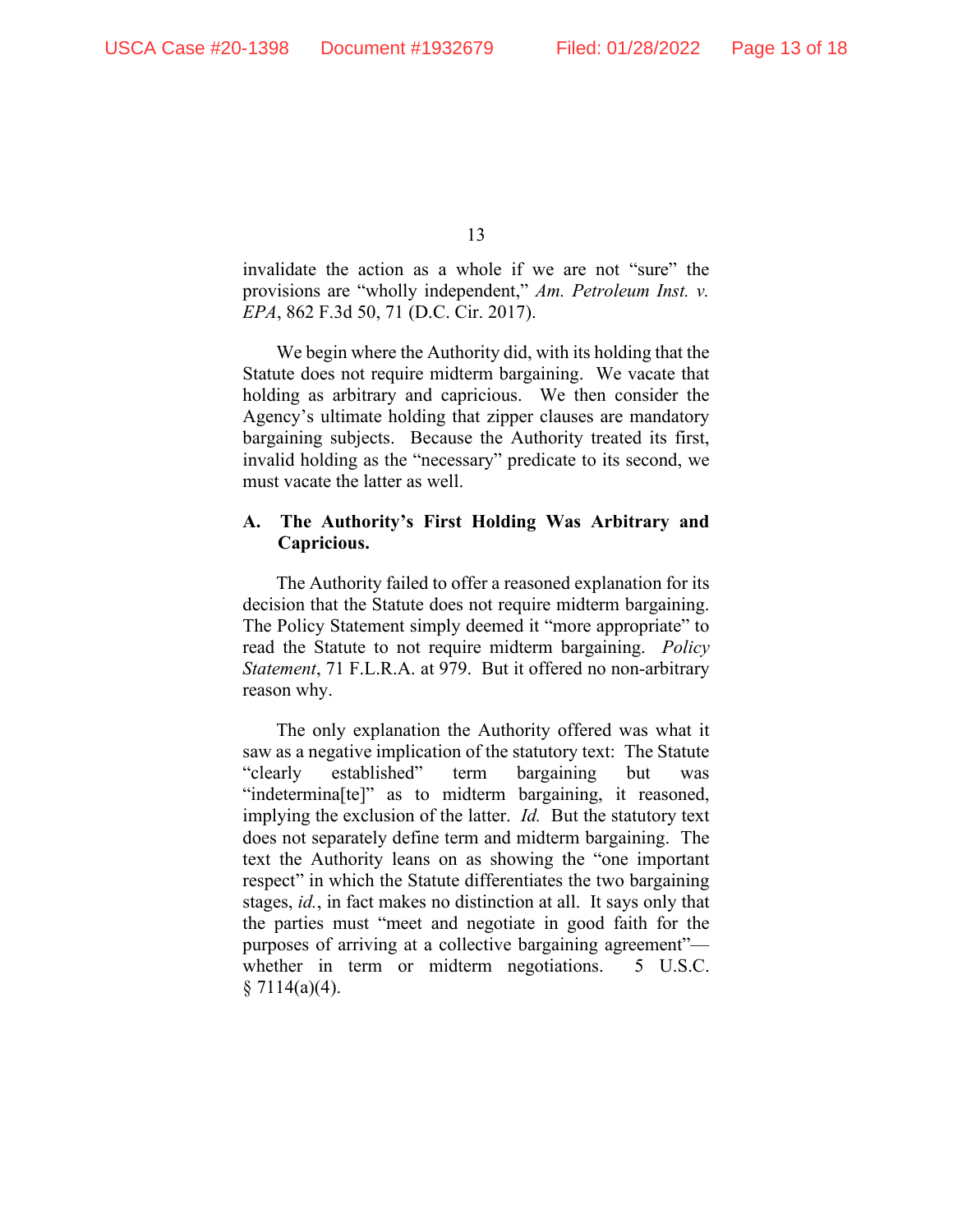Indeed, the Supreme Court in *Local 1309* held that the very phrase on which the Authority here relies does not differentiate the two bargaining stages, so that text cannot alone impart the meaning the Policy Statement ascribes to it. The Court stressed that the operative provision simply refers to collective bargaining, and that "[o]ne can easily read 'arriving at *a collective bargaining agreement*' as including an agreement reached at the conclusion of midterm bargaining." 526 U.S. at 93 (quoting 5 U.S.C. § 7114(a)(4)); *see also Policy Statement*, 71 F.L.R.A. at 983 (Member DuBester, dissenting) (observing that "*Local 1309* rejected this very premise" that the Policy Statement relies on). In fact, as discussed above, the Court suggested that the Statute's text, structure, history, and objectives taken together might imply a duty to bargain midterm as well as at term, *see* 526 U.S. at 94—perhaps even by unambiguous implication, *see Interior*, 56 F.L.R.A. at 54 (leaving the point open). As manifest by the Court's remand, the textual ambiguity of the identified phrase does not itself mean that midterm bargaining is *not* required.

The Authority's contrary view cannot stand. Its parsing of the same few words that the Court considered in *Local 1309* was the only reason the Authority gave for the first analytic step of its Policy Statement. In the absence of any other support, that first conclusion is arbitrary and capricious.

That flaw alone requires vacatur. But the Authority's holding was unreasoned in three further ways.

*First*, the Authority rested its policy decision on a basic mischaracterization of the Supreme Court's holding in *Local 1309* that wrongly equated not expressly requiring midterm bargaining with prohibiting it. The Policy Statement declares that "the Supreme Court held that the Statute does not clearly require or prohibit midterm bargaining." *Policy Statement*, 71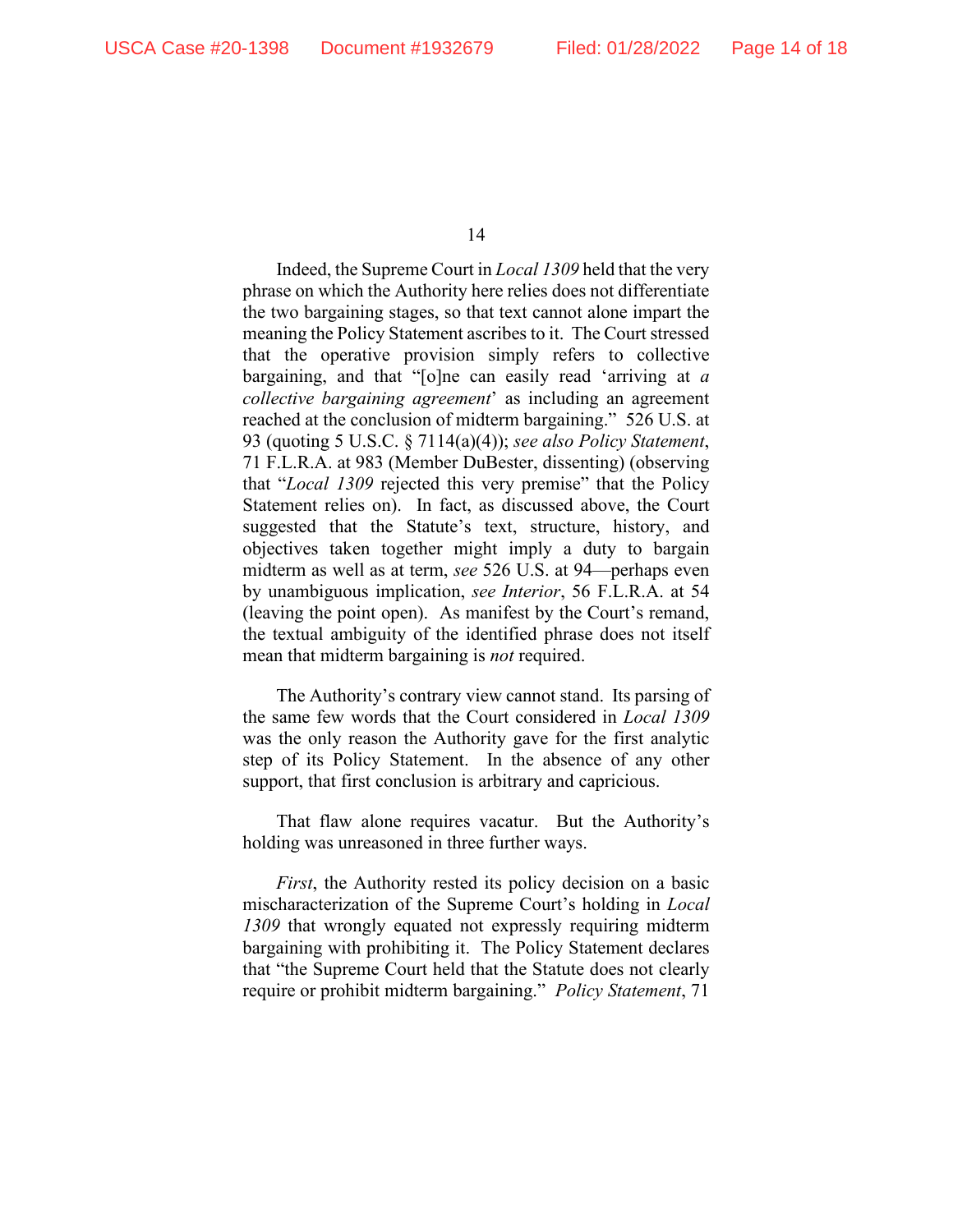F.L.R.A. at 979. But the Supreme Court rejected the Fourth Circuit's view that the Statute prohibits midterm bargaining. *See Local 1309*, 526 U.S. at 91-92. The only question on remand to the Authority following the Court's *Local 1309* decision was whether the Statute recognizes a right to midterm bargaining or instead simply does not address it. *See id.* at 88. In miscasting *Local 1309* as leaving open whether the Statute "requires []or prohibits" midterm bargaining, 71 F.L.R.A. at 979, the Authority incorrectly suggested its decision struck a middle position on the issue.

*Second*, the Authority based its holding on an unsupported premise that its Policy Statement increased choice among the parties. It reasoned that "the Statute leaves midtermbargaining obligations to the parties to resolve." *Policy Statement*, 71 F.L.R.A. at 979. But reversing *Interior* affected the default rule, which applies if the parties have not otherwise decided whether and how they will bargain midterm. The Authority did not explain how altering that default to empower the impasses panel to intervene and forbid or limit midterm bargaining increases party choice.

*Third*, even as it acted without advance notice or justification to abrogate its decades-old precedent in *Interior*, the Authority in the same breath described itself as taking no position on the issue *Interior* resolved. The Policy Statement commented that, following *Local 1309*, the Authority "could resolve" the textual ambiguity and "did so" in *Interior*, but that it now deemed it "more appropriate" to leave that question "to the parties." 71 F.L.R.A. at 979. But it did nothing of the sort. In fact, as discussed above, it flipped the baseline that the Authority, pursuant to the Supreme Court's remand, had set in *Interior* to hold instead that the Statute does not require midterm bargaining. Under the guise of neutrally declining to exercise the policy authority it wielded, the Authority answered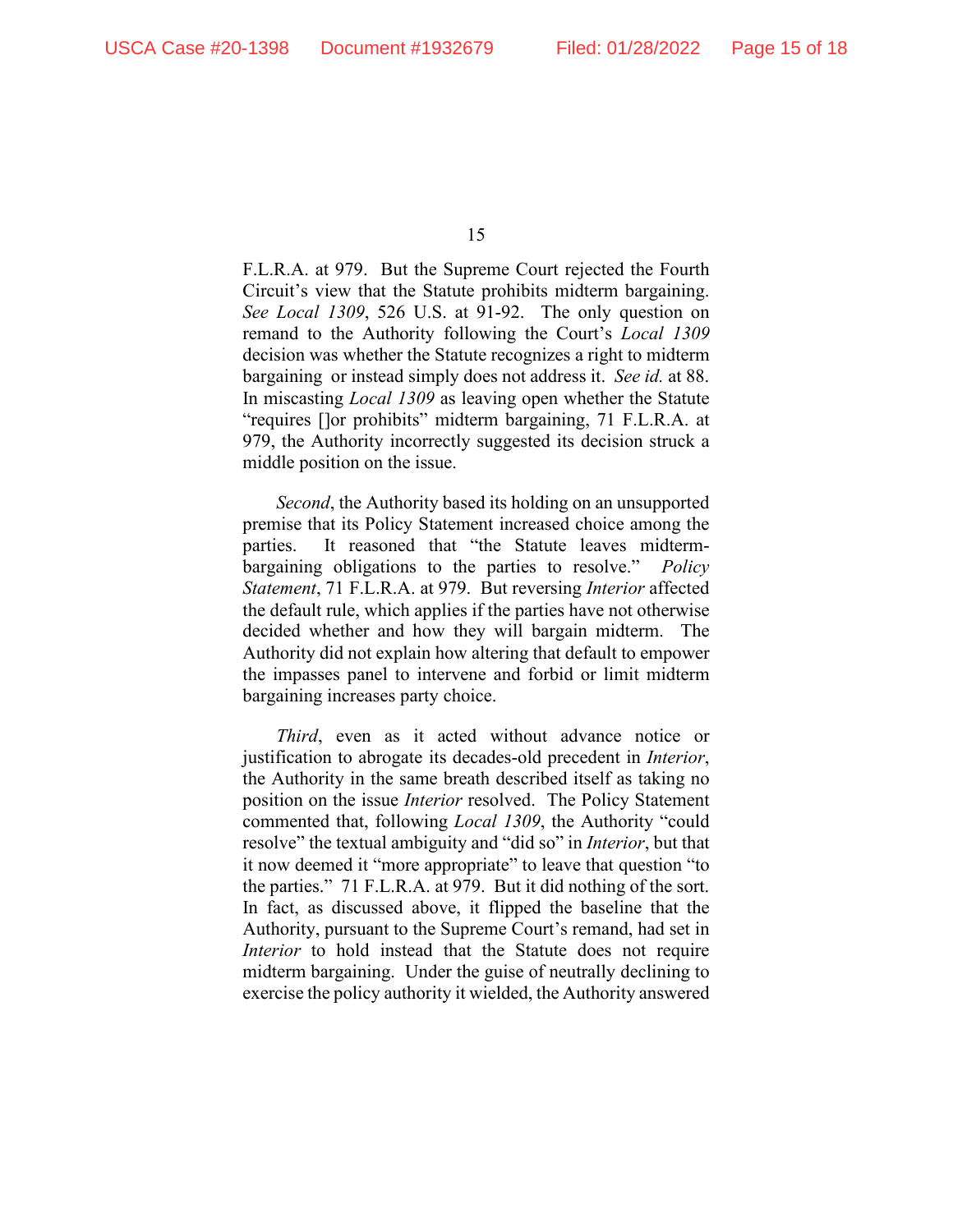the precise question that it simultaneously said it "could" but did not resolve. *See id.*

The Authority also gave no hint in its public notice that it viewed the zipper clause question as opening the door to reconsidering its longstanding holding in *Interior*. It thus issued its Policy Statement without the benefit of public comment on *Interior*'s continued vitality. *See Policy Statement*, 71 F.L.R.A. at 984 & n.34 (Member DuBester, dissenting) (describing how commenters assumed *Interior*'s "well-established principle" was not up for reconsideration). But because we hold that the Authority's reasoning was deficient, we need not reach whether the rule might be procedurally defective on that ground.

The drive-by procedure and conclusory reasoning that produced the challenged Policy Statement is little match for the full process and detailed analysis that supported the Authority's determination in *Interior*. There, the Authority had deployed subject matter expertise to analyze the Statute and assess how best to structure the bargaining relationship. Here, the Authority did nothing of the sort. It dispensed with *Interior* in one paragraph of flawed textual analysis, devoid of any reasoned application of its labor relations expertise. Because the Policy Statement does not pass muster under *State Farm*, we need not reach the unions' contention that the Authority's change from its previously established position imposed any distinct burden of justification, *see* Pet'rs' Br. at 35-38, particularly whether the Authority implicitly contravened factual findings from *Interior* or unsettled strong reliance interests, *see FCC v. Fox Television Stations, Inc.*, 556 U.S. 502, 515-16 (2009).

The Authority's holding on the first step by which it structured its decision thus fails as unreasoned, so we vacate it.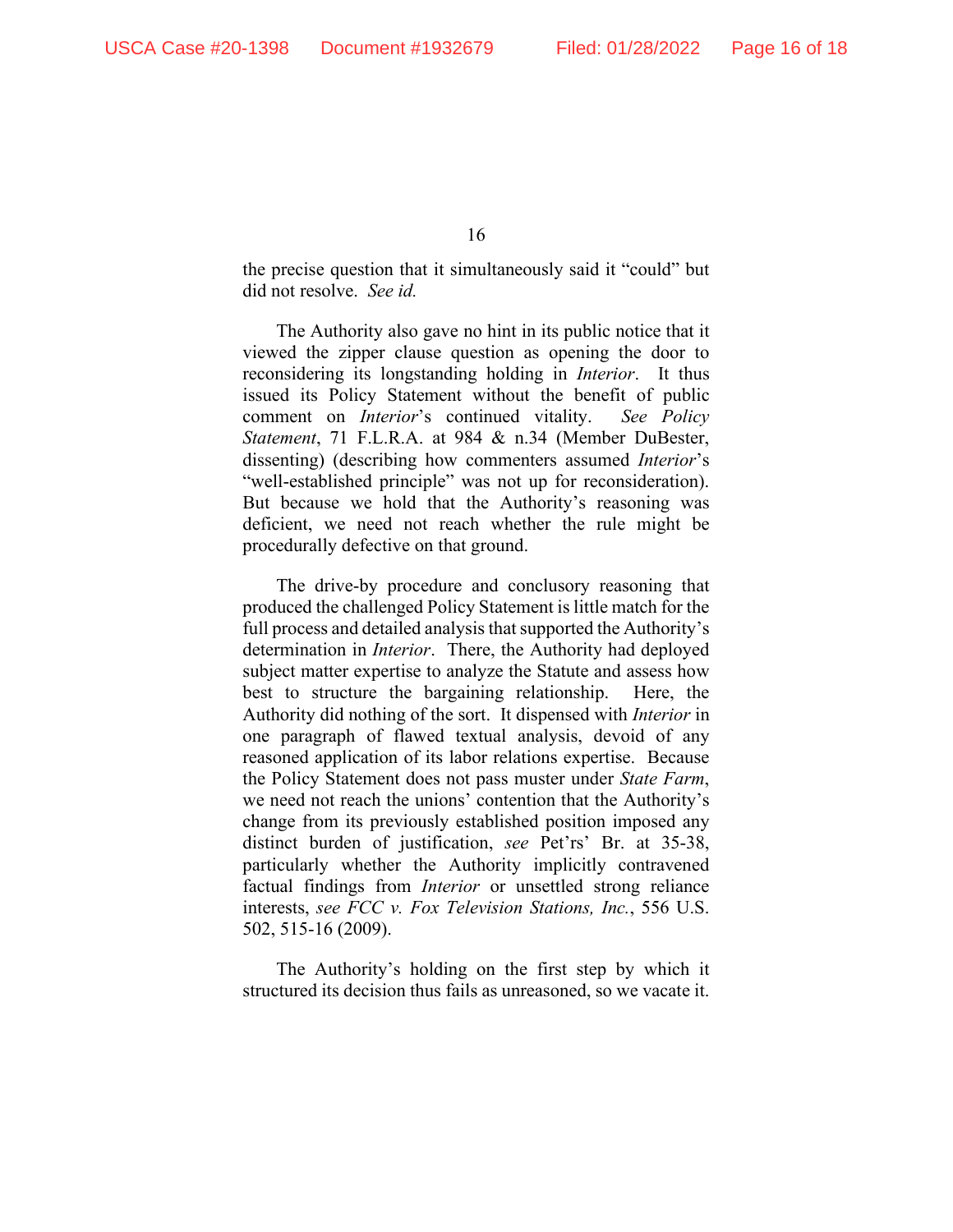## **B. The Authority's Second Holding, Which It Expressly Rested on the First, Was Also Arbitrary and Capricious.**

The Authority next held that zipper clauses are mandatory bargaining subjects. Because the Authority rested this holding critically on the first, we must vacate it as well.

The Authority expressly framed its second, zipper-clause holding as dependent on and flowing from its reconsideration of *Interior*. The Authority found it "necessary" to reach its first holding in order to "properly evaluate" the zipper clause question. *Policy Statement*, 71 F.L.R.A. at 979 n.35. Then, after stating what counts as a unilateral right, the Authority made its second holding by cross reference: "As explained above," it wrote, zipper clauses must be mandatory bargaining subjects. *Id.* at 980. The Authority offered no other, independent rationale for its zipper clause holding.

Under the Authority's own decisional architecture, then, its second conclusion rests on its first. Bound as we are by the Authority's actual justification, *see Chenery II*, 332 U.S. at 196, we hold that the collapse of the first step brings the second down with it. *See also Am. Petroleum Inst.*, 862 F.3d at 71; *Davis*, 108 F.3d at 1459.

In a rationale offered as "further support" for its zipper clause holding—not as an alternative basis that could bear the holding's full weight absent the Authority's first holding—the Authority pointed to section 7114(a)(4). Nothing about that provision helps to distinguish mandatory bargaining subjects from permissive ones. The Statute there says that parties "may determine appropriate techniques . . . to assist in any negotiation." 5 U.S.C. § 7114(a)(4). The Authority reasoned that zipper clauses could constitute one such technique because they clarify the scope and timing of negotiations. *Policy*